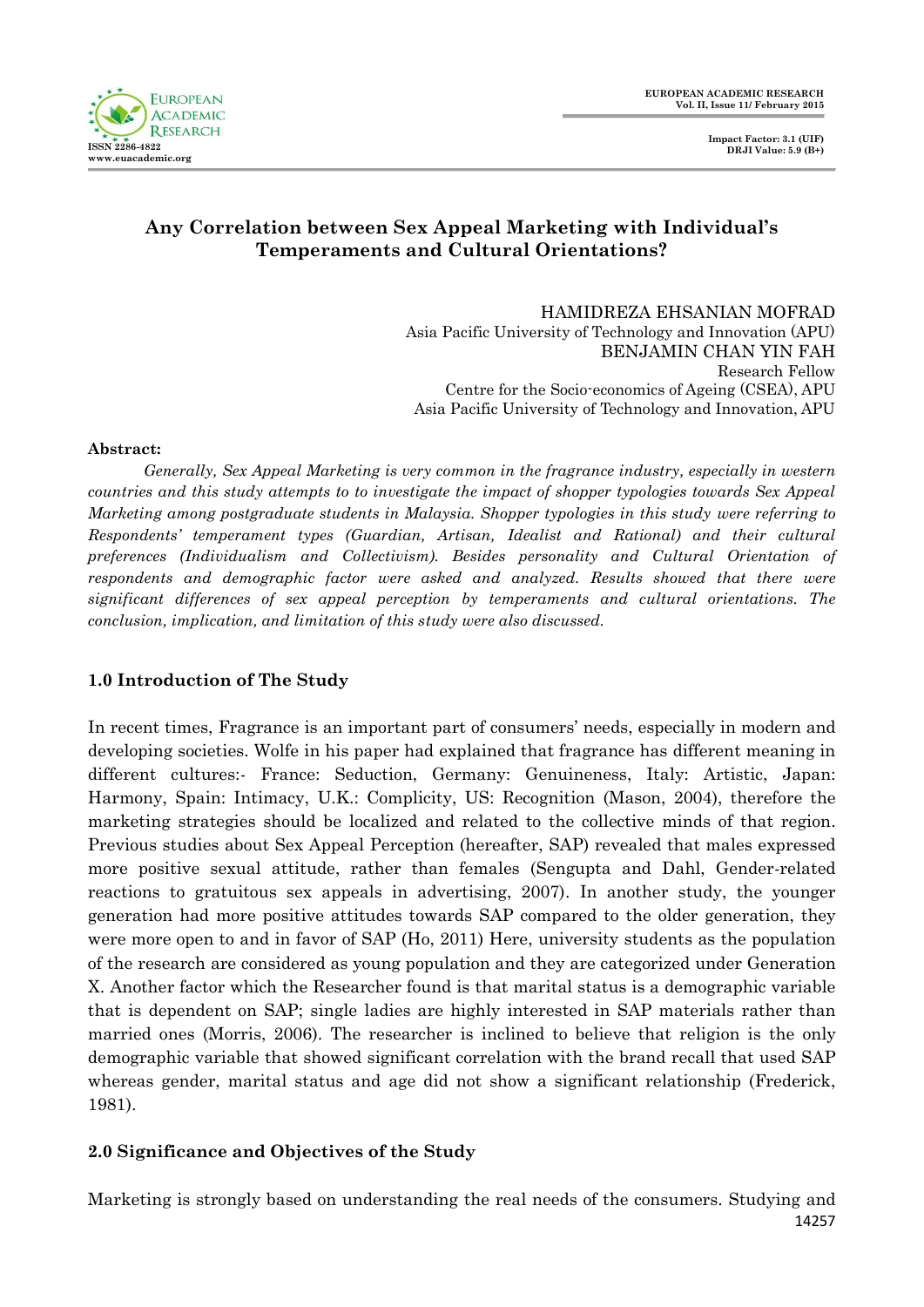Hamidreza Ehsanian Mofrad, Benjamin Chan Yin Fah*-* **Any Correlation between Sex Appeal Marketing with Indivdual's Temperaments and Cultural Orientations?**

understanding human behaviors and their needs, is deeply related to the science of psychology, henceforth, psychology and marketing can be combined, to achieve better results in business. Keisey's Four Temperament theory and cultural orientations will help to evaluate and predict the personal and social behavior of customers in the future market. Examining the reaction of the Four Temperaments towards SAP and studying the reactions of individuals in two different societal structures towards Sex Appeal Marketing is strongly recommended to avoid any fatal mistake in communicating with the target group in Asia, Middle east and Africa. Asia Pacific is not very significant in fragrance market and their market share in 2007 was about two billion or seven percent of the global market (Dodson, 2007). However, with technological advancement and growing economic growth in Asia and third world countries which leads to having power purchase and westernization, the future of this industry can have positive growth and it is necessary to localize the marketing activities in those regions.This study can help western companies to understand these developing countries with regards to the respondents' cultural preferences, personality types and their attitude towards Sex Appeal Marketing in fragrance industry. Hence, the main objective of this research is the profile the respondents' attitude towards SAP, and later investigate its association with different temperaments and cultural orientations.

### **Literature Review**

Keirsey believed that human personality consists of character and temperament, temperament defined as fundamental, inborn and innate pre dispositions that are hardly wired in human brain, then character is derived from it. Character is the combination of habits and personal view points that settled in human psyche by the interaction of environment and temperament through the time to change and create the life time of human with adaptation to the environment. Keirsey determined that temperament is inherent and inborn and for every individual is different. He defined Four Temperaments as Artisans, Ideallists, Rationalists and Guardians (Emerson, 2013). Keirsey defined that every individual expresses his or her role in the society through these four main temperaments that are: Guardians, Ideallists, Rationals and Artisans. Guardians are down to earth, care taker and good protectors, Ideallists are more into values, principles and ethical codes, Rationals are more into investigation and analysis and Artisans are more into art and creativity. Keirsey made connective map between these temperaments and their roles as a partner, parent and leading role in the society (Emerson, 2013).

The collectivistic culture stresses more on interconnectedness, it is crucial to sustain order and cooperation in relationships, having respect for seniors, to prioritize the well-being of the group before the well-being of individual, to perform family commitments (Zhang, et.,al 2010). The central component of Collectivism is "oneness" with other members of community, social coordination, in another word, Collectivism is the pattern of emotions, sensations, philosophy, beliefs and deeds that are associated with relational concern, the tendency of thinking and feeling about others, walking in the SAPe track with correlated destiny and emotional ties with one another (Chen, 2003). In an individualistic culture, it weighs more on personal freedom, to behave independently based on personal outlooks and favorites rather than being a follower of others' thoughts and protocols (Zhang, et.,al 2010)

**EUROPEAN ACADEMIC RESEARCH- Vol.II, Issue 11/ February 2015** 11 11258 Besides the comparison between individualistic and collectivistic culture, the vertical-Horizontal aspect is required to be investigated among two cultural contexts; the vertical aspect gauge how social classification, inequity and grading are accepted among individuals,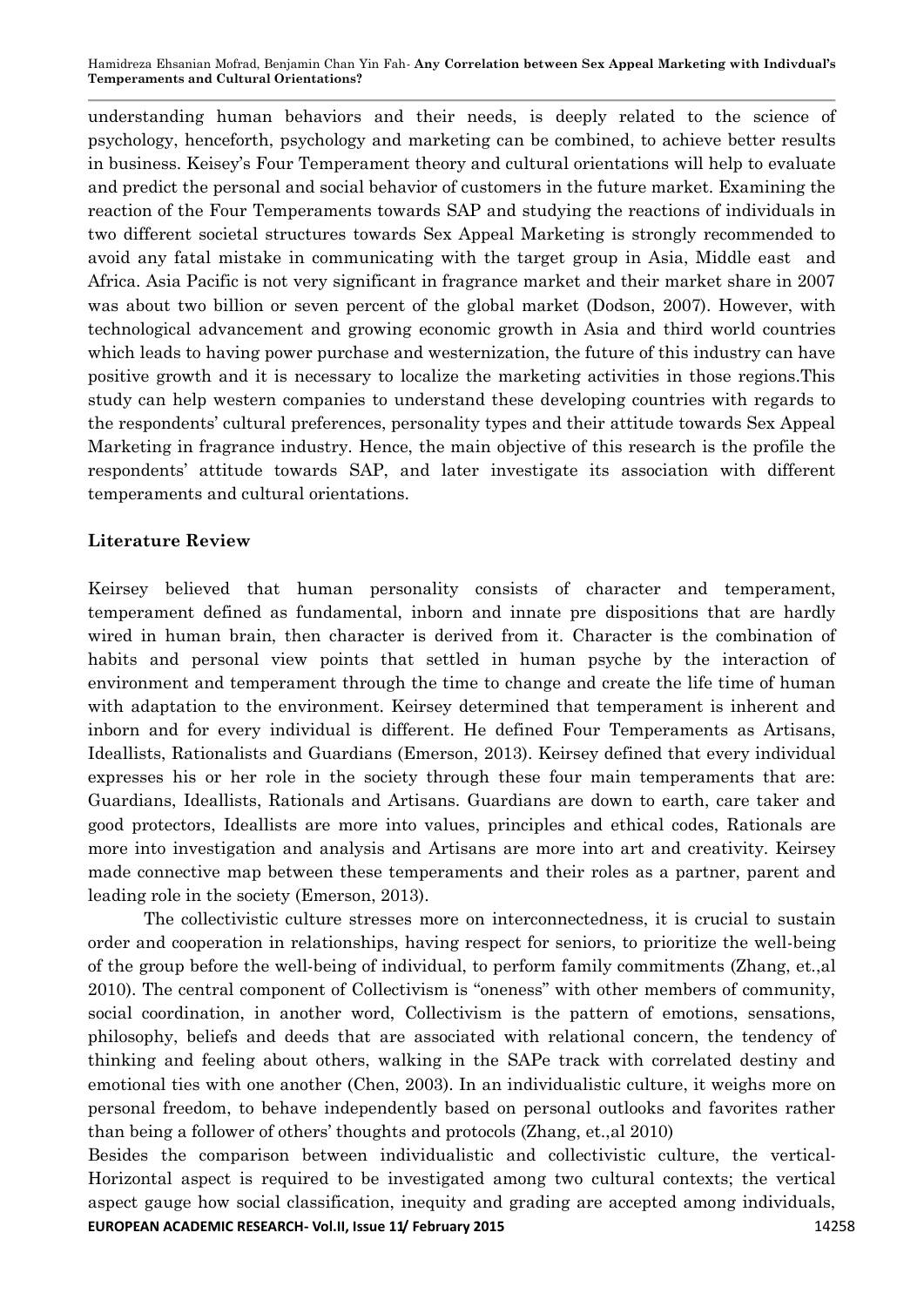Hamidreza Ehsanian Mofrad, Benjamin Chan Yin Fah*-* **Any Correlation between Sex Appeal Marketing with Indivdual's Temperaments and Cultural Orientations?**

whereas Horizontal aspect, gauge how equivalence in ranks and rights are accepted and therefore, there are four different typological measurement produced, Horizontal Individualism (HI), Vertical Individualism (VI), Horizontal Collectivism (HC), and Vertical Collectivism (VC), by scoring high in Horizontal Individualist Aspect, individuals prefer to be matchless, rare and act freely without the influence of others, hence Vertical Individualistic persons, besides their demand for free will, they have the passion to be different, perfect and better than other members of the society. On the other hand, people who scored high in Vertical Collectivism have the attachment to the group and see the members of their group as unequal, in Horizontal Collectivist, they see themselves as a member of the group and believe in equivalence between the members(Zhang, et.,al 2010).

Sexual arousing visuals and seductive promises that were coded in advertising materials employed to increase the sales volumes in different businesses (Tuzlaa, 2012).Marketers aimed to develop brand awareness and reinforcan encouraging attitudede in the mind othe audiencece, and finally increase the buying intention in the market. Sex is the second powerful drive in the human psyche that pushes the individuals to find the suitable mate for mating, SAP taps on this desire innately and create a link between the product and the desire to find the right mate with extremely favorable options that present in the advertisement. Marketers send this message in human psyche indirectly "use our products and your sexual fantasies will come true" (Ho, 2011).There is not any doubt that SAP can attract human's attention, research showed that sexual advertisements had more positive effects rather than non-sexual ones. People found sexual advertisements more pleasurable, adventurous, motivating and imaginative (Belch and Belch, 2009). Research proved that Sex Appeal Marketing has negative effects on both genders, especially when the product is not related to sex (Sengupta and Dahl, Gender-related reactions to gratuitous sex appeals in advertising, 2007). Using Sex Appeal Marketing can harm the faithfulness between customers and marketers because customers can understand the intention of marketers behind these manipulative visuals (Giebelhausen and Novak, 2011). In another study, researchers investigated the expression of the Respondents to two perfume advertisements; in the first one, it was advertised by the couple (with extreme sexual expression, plus vocal stimulation), in comparison to another advertisement with mild sexual visuals (an attractive girl), Respondents in both genders found the high sexual advertisement as unethical and offensive (Sengupta and Dahl, Gender-related reactions to gratuitous sex appeals in advertising, 2007).

### **Research Methodology**

Multistage SAPpling was employed in this study to recruit the respondents. In the first stage, one university had been randomly chosen from the pool of 17 universities in Kuala Lumpur. For the second stage of SAPple selection, permission was requested from the specific university lecturers for data collection. All the attended students were utilized as respondents. Due to confidentiality requirements, the names of the university and module were not published. In terms of SAPple size, a total of 68 respondents were participated in this study, where the SAPple saiz calculation was derived from *Raosoft Sample Size Calculator* recommended 68 as the minimum SAPple size of the study with margin of error = 10%; confident level = 90%).

**EUROPEAN ACADEMIC RESEARCH- Vol.II, Issue 11/ February 2015** 1998 1999 14259 The modified MBIT personality Test for measuring Four Temperaments (URL: [http://www.socionics.com/sta/sta\\_turbo.html\)](http://www.socionics.com/sta/sta_turbo.html) was administered. Individualism and Collectivism Test consist of 16-item scale designed to measure four dimensions of Collectivism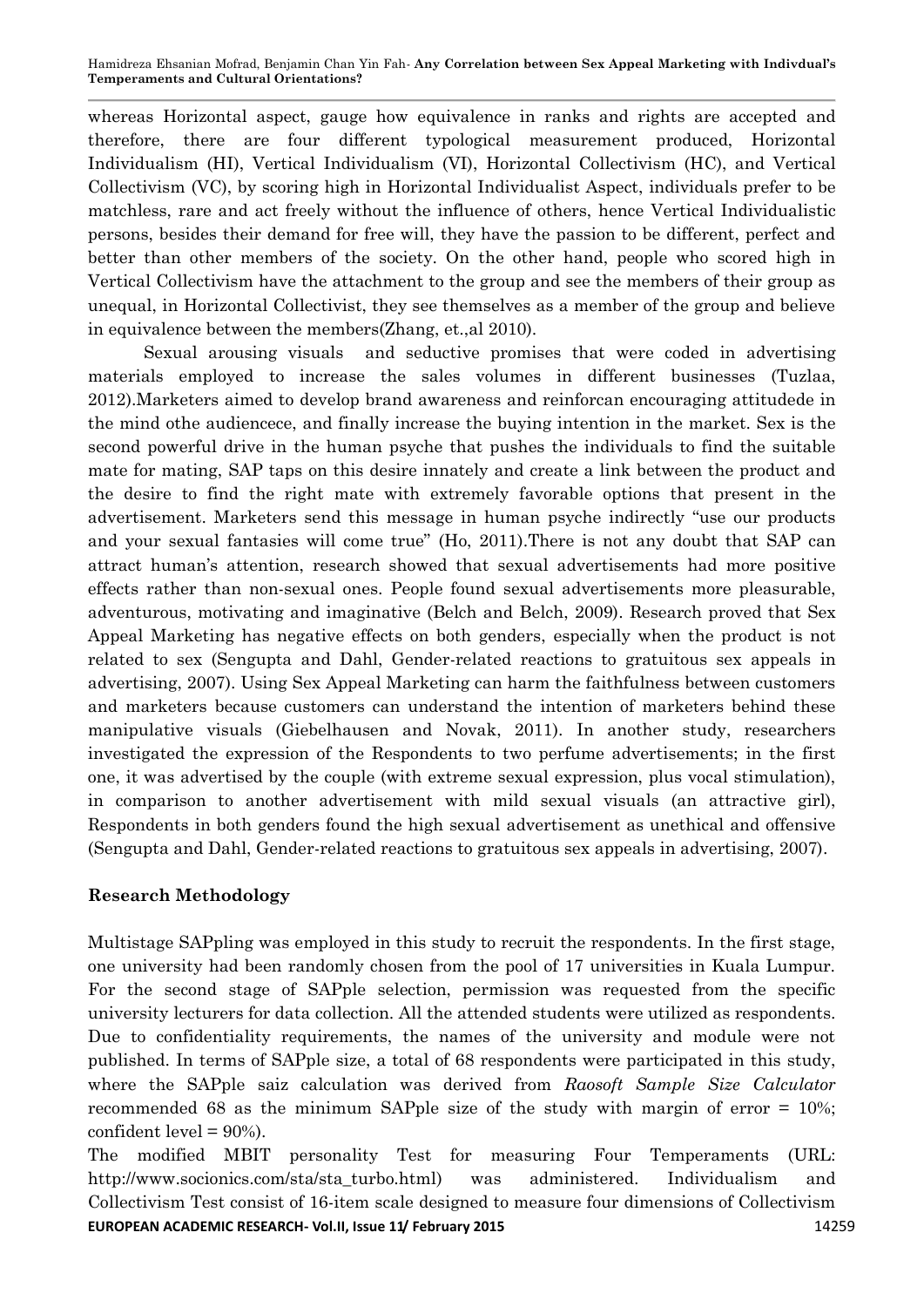Hamidreza Ehsanian Mofrad, Benjamin Chan Yin Fah*-* **Any Correlation between Sex Appeal Marketing with Indivdual's Temperaments and Cultural Orientations?**

and Individualism: All items are answered on a 9-point scale, ranging from 1= never or definitely no and  $9 =$  always or definitely yes (Triandis, 1998). Each respondent was confronted with two different photos of advertisement that were related to the fragrance industry with and without SAP and asked the participants to choose either one of them. Five demographic factors (gender, age, religion, marital status and locality) were asked to each respondent and recorded in the related information sheet. The frequencies of the variables were analyzed to contribute better interpretation for relevancy and validity of the SAPple group in the research, descriptive and inferential statistics are utilized in this research and finally, Chi square independent Test, Independent SAPple T-Test and one way ANOVA Test were performed to examine the differences between the variables.

### **3.0 Research Findings**

### **3.1Characteristics of Respondents**

Respondents' profiles revealed that 80% of them were aged 25 and below, 69% were female, 28% were Muslim, 23% were Free Thinkers, 82% were single and 50% of them were from Asia, and in addition, Four Temperaments analysis revealed that 75% of Respondents had Rational and Ideallist temperaments while the remaining 25% express Guardian and Artisan temperaments. Sex appeal perception analysis revealed that 72.1% of Respondents were against Sex Appeal Marketing while 27.9% of them agreed with this marketing concept. 57.4% of Respondents were recognized as collectivistic culture while 42.6% of them expressed Individualistic culture. 37.9% of people with Individualistic culture agreed with Sex Appeal Marketing while 79.5% of people with Collectivistic culture were against Sex Appeal Marketing. Finally, among the people who agreed with Sex Appeal Marketing, 52.6% of them expressed Ideallist temperament and on the other hand, among the people who were against Sex Appeal Marketing, 51% of them were recognized as Rational temperament.

### **3.2 Sexual Appeal perception by temperaments, culture, gender and religion**

In overall, 72% of respondents in this study were against SAP while 28% of them agreed. Looking into the differences of SAP perception by four temperaments, this study found those Rationalists were strongly against Sex Appeal Marketing while the remaining three were moderately disagreed,96.2% of Rational temperaments were strongly against sex appeal perception, while Artisan and Idealist temperaments were moderately against sex appeal perception (X<sup>2</sup> = 13.256, df = 3, P  $\leq$  0.05).

A closer inspection of the differecnes of SAP by cultural might fing that about 62% of individuals with an individualistic culture were against SAP while 38% of the rest were agreed. Among collectivist culture, 79% of them were against SAP 21% were agreed.

When relate the SAP with respondents' socio-demographic, it found out that 49 out of 68 respondents were against SAP and of the 49 respondents, 73.5% of those people were female. Muslims (32.7%), Free Thinkers (26.5%) and the Buddhist (18.4%) are the most in disagreement with Sex Appeal Marketing. Hindus expressed more moderate view point about sex appeal perception. On the other hand, Christians (42.1%) are the top rank among all religions in agreement with Sex Appeal Marketing in the fragrance industry. In gender analysis, 19 people agreed with Sex Appeal Marketing out of which, 84.2% of them were single.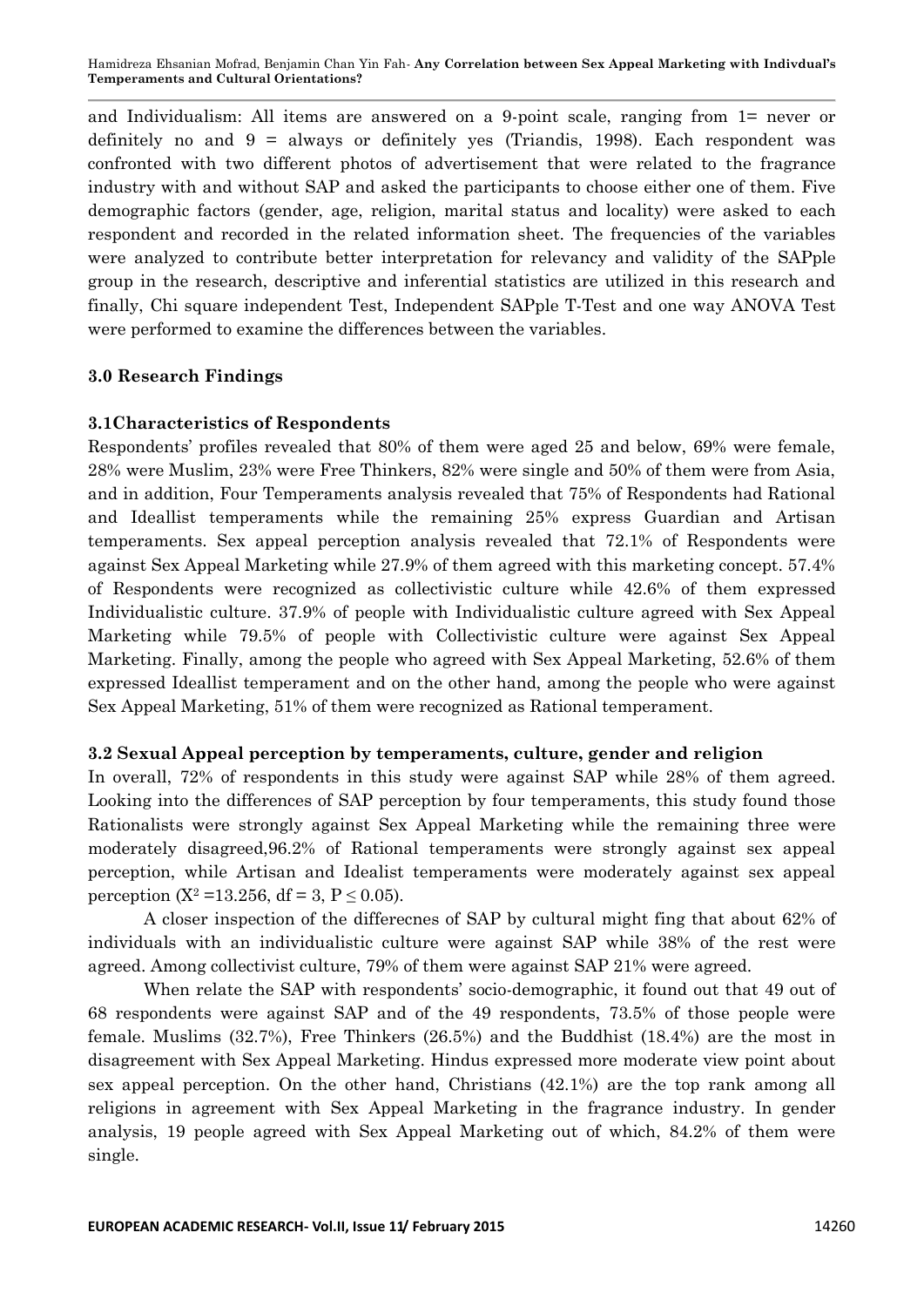### **4. Conclusions and Managerial Implications**

Results showed that among four types of temperaments, Rational temperament was the most frequent temperament (38.2%) among Malaysia graduates. As Rational types are so interested in attaining knowledge and self-mastery, therefore, it is obvious that Rational temperaments are more among university students compare to other temperaments. Secondly, it's important to know that universities dominantly are governed by Rational temperaments and the environment of universities automatically is influenced by Rational mentality and behaviors. Therefore, according to social learning theory that described the effect of environment for individuals and the tendency of individuals to copy the behavior of training communities, it is possible to conclude that, students who go to university also will be influenced by those Rational individuals who study in university as students and work in universities as lecturers. By simple observation, it is obvious to recognize the personality change in individuals who studied in university compared to those who did not go to university. To put in a nutshell, the influence of Rational temperaments on other temperaments is increased by higher educated individuals in the societies. Marketers should be aware that these Rational individuals are seriously against SAP, using this concept among educated and logical societies can be highly rejected even for fragrance industry that produce emotional products which can be considered as a romantic or sexual product. Personality theories like Four Temperaments can be powerful tools for marketers to identify and categorize their customers and react accordingly. This strategy can prevent harmful marketing mistakes and on the other hand, can produce related responses which can touch the heart of customers.

Lastly, it is worthnotely to point out that the accuracy and reliability of this research are dependent on the honesty and related answers of the participants to the mentioned questions and normally there are percentages of errors in all research. The findings of this research cannot be generalized over the whole population of third world countries. This study can be a small SAPple of people from those countries that are more under the influence of multi-cultural environment compares to the inhabitant of those countries. Preparing all the questionnaires was a great help in understanding psychological and cultural concepts as we did not have the facilities for preparing the translations and the Tests were administered in English language. Time and cost also affected the quality and accuracy of the research and these two factors were constrained.

### **REFERENCES**

Belch, G and Belch M. (2009). Advertising and Promotion (eidth ed.). Mac Grow Hills.

Chen, F. F. (2003). Toward Measuring Individualism And Collectivism In Two Cultures. A Dissertation Presented in Partial Fulfillment of the Requirements for the Degree Doctor o f Philosophy, 15.

Dodson, D. (2007). Global Fragrance Market Booms. USA: GCI magazine.

Emerson L.D. (2013). How older retired adults make meaning of their life word: A Quqlitative study of Keirsey's four temperaments. Human and organizational systems, 48.

Frederick G.W. (1981). Brand Recall And Intention To Purchase As A Function Of The Level Of Sexual Intensity In Print Advertising. Dissertation submitted to the Faculty of the